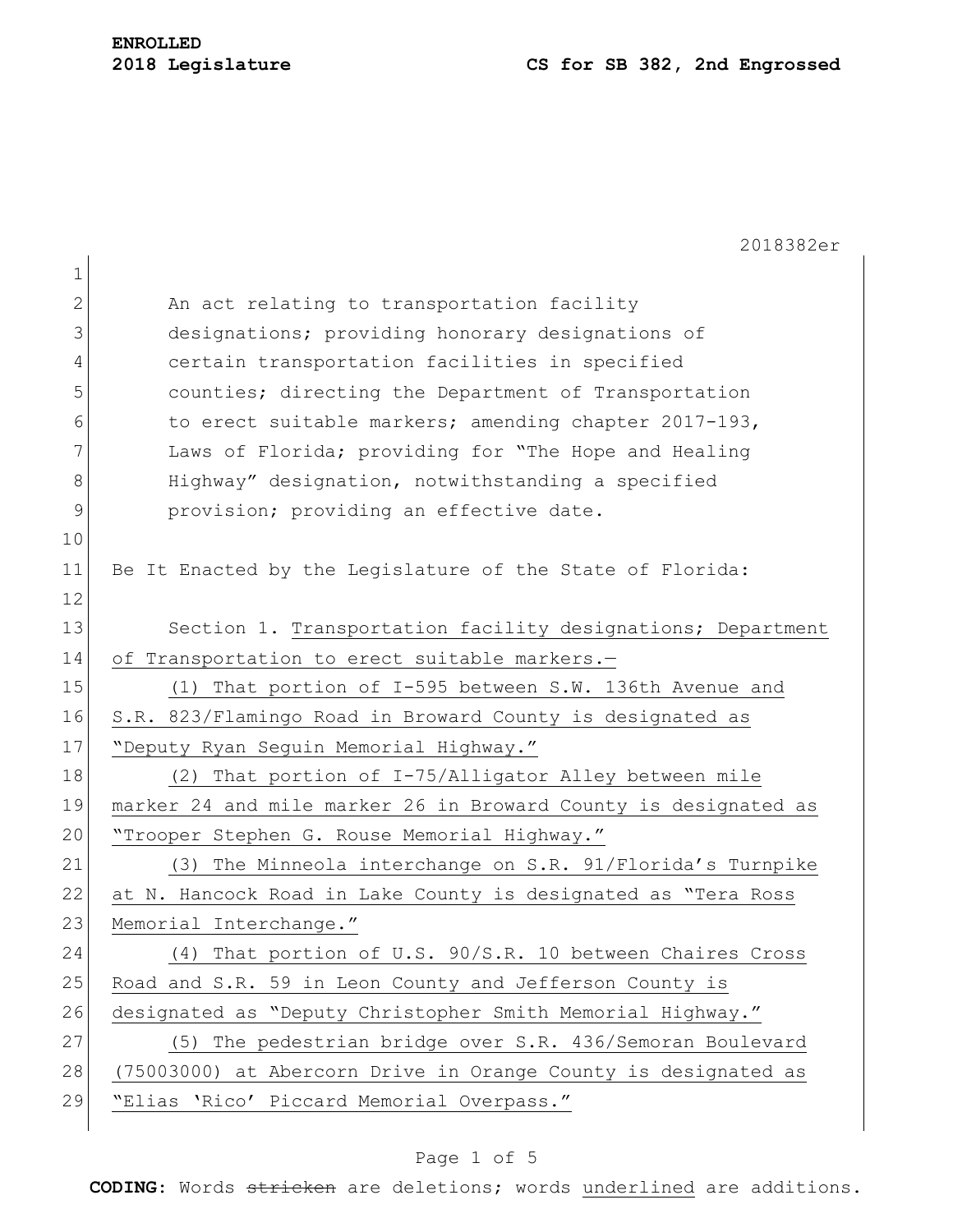|    | 2018382er                                                      |
|----|----------------------------------------------------------------|
| 30 | (6) Bridge number 105503 on W. Laurel Street over the          |
| 31 | Hillsborough River in Hillsborough County is designated as     |
| 32 | "Fortune Taylor Bridge."                                       |
| 33 | (7) That portion of N.W. 133rd Avenue between N.W. 11th        |
| 34 | Street and N.W. 12th Street in Broward County is designated as |
| 35 | "Patricia Angella Barrett Lewis and Charlton Pernell Lewis     |
| 36 | Avenue."                                                       |
| 37 | That portion of 5th Street between Euclid Avenue and<br>(8)    |
| 38 | Lenox Avenue in Miami-Dade County is designated as "Joseph     |
| 39 | Emmanuel 'Manno' Charlemagne Street."                          |
| 40 | (9) The bridge on Peninsula Corp Drive over I-95 in Palm       |
| 41 | Beach County is designated as "Richard Jason Randolph Memorial |
| 42 | Bridge."                                                       |
| 43 | $(10)$ That portion of I-75/S.R. 93 (03175000) between mile    |
| 44 | marker 110 and the Broward County line in Collier County is    |
| 45 | designated as "Submarine Veterans Memorial Highway."           |
| 46 | (11) That portion of S.R. 4 between Munson Highway and S.R.    |
| 47 | 189 in Santa Rosa and Okaloosa Counties is designated as       |
| 48 | "Senator Greg Evers Memorial Highway."                         |
| 49 | (12) That portion of U.S. 90/S.R. 10 between S.R. 285 and      |
| 50 | N. 9th Street/S.R. 83 N. in Walton County is designated as     |
| 51 | "Lieutenant Ewart T. Sconiers Highway."                        |
| 52 | (13) That portion of S.R. 9336/S.W. 344th Street/W. Palm       |
| 53 | Drive between S.W. 192nd Avenue/Tower Road and S.W. 177th      |
| 54 | Avenue/S. Krome Avenue in Miami-Dade County is designated as   |
| 55 | "Steve Mainster Memorial Drive."                               |
| 56 | (14) Upon completion of construction, the pedestrian bridge    |
| 57 | over S.R. 390 at Kentucky Avenue and Mowat School Road in Bay  |
| 58 | County is designated as "Harold Haynes Memorial Pedestrian     |
|    |                                                                |

# Page 2 of 5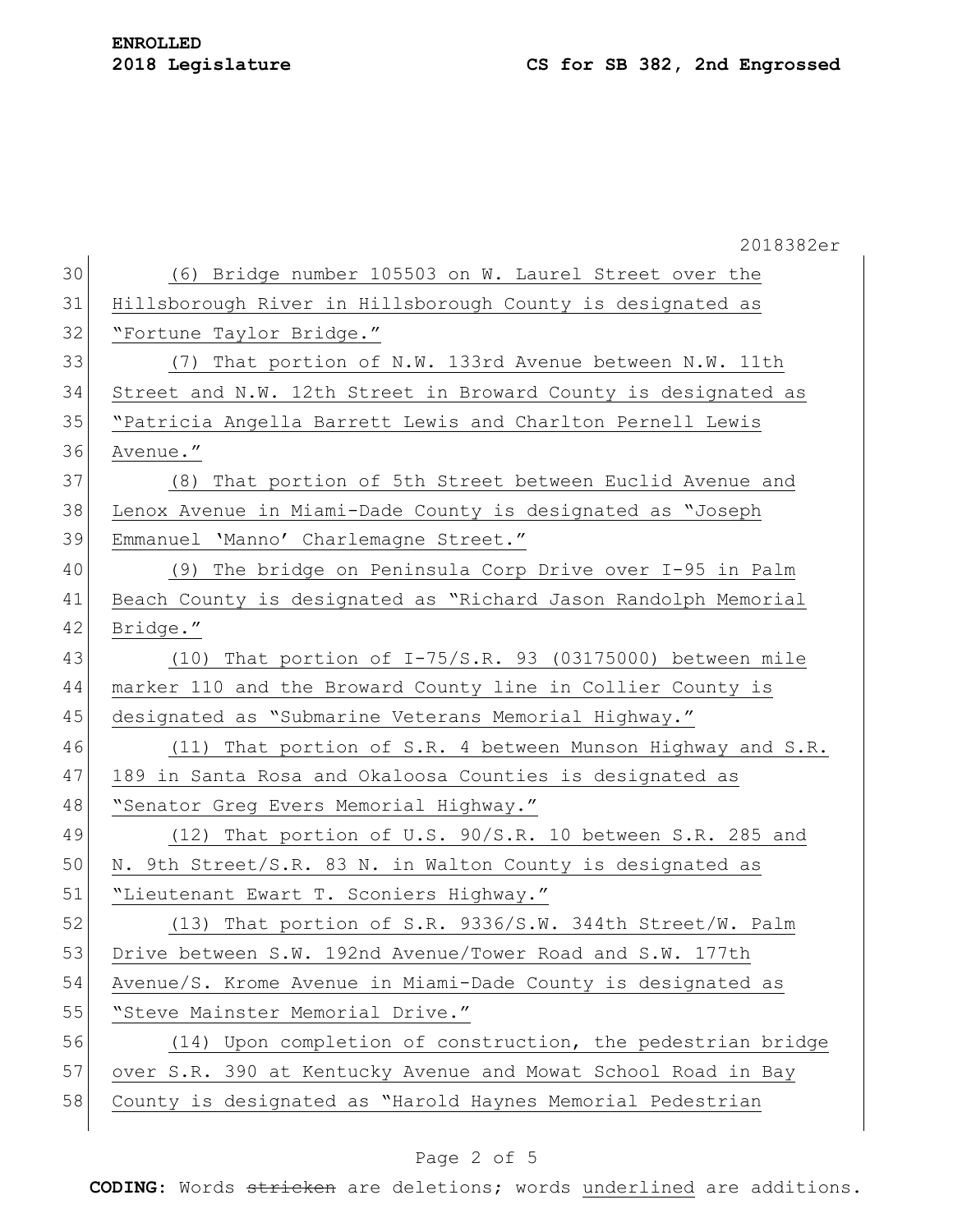|    | 2018382er                                                        |
|----|------------------------------------------------------------------|
| 59 | Bridge."                                                         |
| 60 | That portion of S.R. 109/University Boulevard between<br>(15)    |
| 61 | Clifton Avenue and Fort Caroline Road in Duval County is         |
| 62 | designated as "Jim Tullis Memorial Boulevard."                   |
| 63 | (16) That portion of S.R. 46 between International Parkway       |
| 64 | and S.R. 431/Orange Boulevard in Seminole County is designated   |
| 65 | as "Dr. R.C. Sproul Way."                                        |
| 66 | (17) That portion of S.R. 190/Valparaiso Parkway between         |
| 67 | S.R. 85/Government Avenue and S.R. 397/John Sims Parkway in      |
| 68 | Okaloosa County is designated as "John B. Arnold, Jr., Memorial  |
| 69 | Highway."                                                        |
| 70 | (18) Bridge number 570018 on S.R. 85/Eglin Parkway over          |
| 71 | Garnier Bayou in Okaloosa County is designated as "Deputies Tony |
| 72 | Forgione and Bill Myers Memorial Bridge."                        |
| 73 | (19) That portion of S.R. 85 between College Boulevard and       |
| 74 | Colonel Greg Malloy Road in Okaloosa County is designated as     |
| 75 | "SFC William Kelly Lacey Memorial Highway."                      |
| 76 | (20) That portion of S.R. 414/Maitland Boulevard between         |
| 77 | Magnolia Homes Road and S.R. 434/Forest City Road in Seminole    |
| 78 | County is designated as "Deputy Matt Miller Memorial Boulevard." |
| 79 | That portion of S.R. 464/Maricamp Road between S.E.<br>(21)      |
| 80 | 25th Avenue and S.E. 24th Street in Marion County is designated  |
| 81 | as "Nelle W. Needham Memorial Highway."                          |
| 82 | (22) Bridge numbers 150202 and 150203 on S.R. 580/Main           |
| 83 | Street in Pinellas County are designated as "Gold Star Family    |
| 84 | Memorial Bridge, dedicated to U.S. Army CPL Frank R. Gross."     |
| 85 | (23) That portion of U.S. 17-92 between Wisconsin Avenue         |
| 86 | and Saxon Boulevard in Volusia County is designated as "Amos     |
| 87 | Walter Atchley Memorial Highway."                                |
|    |                                                                  |

# Page 3 of 5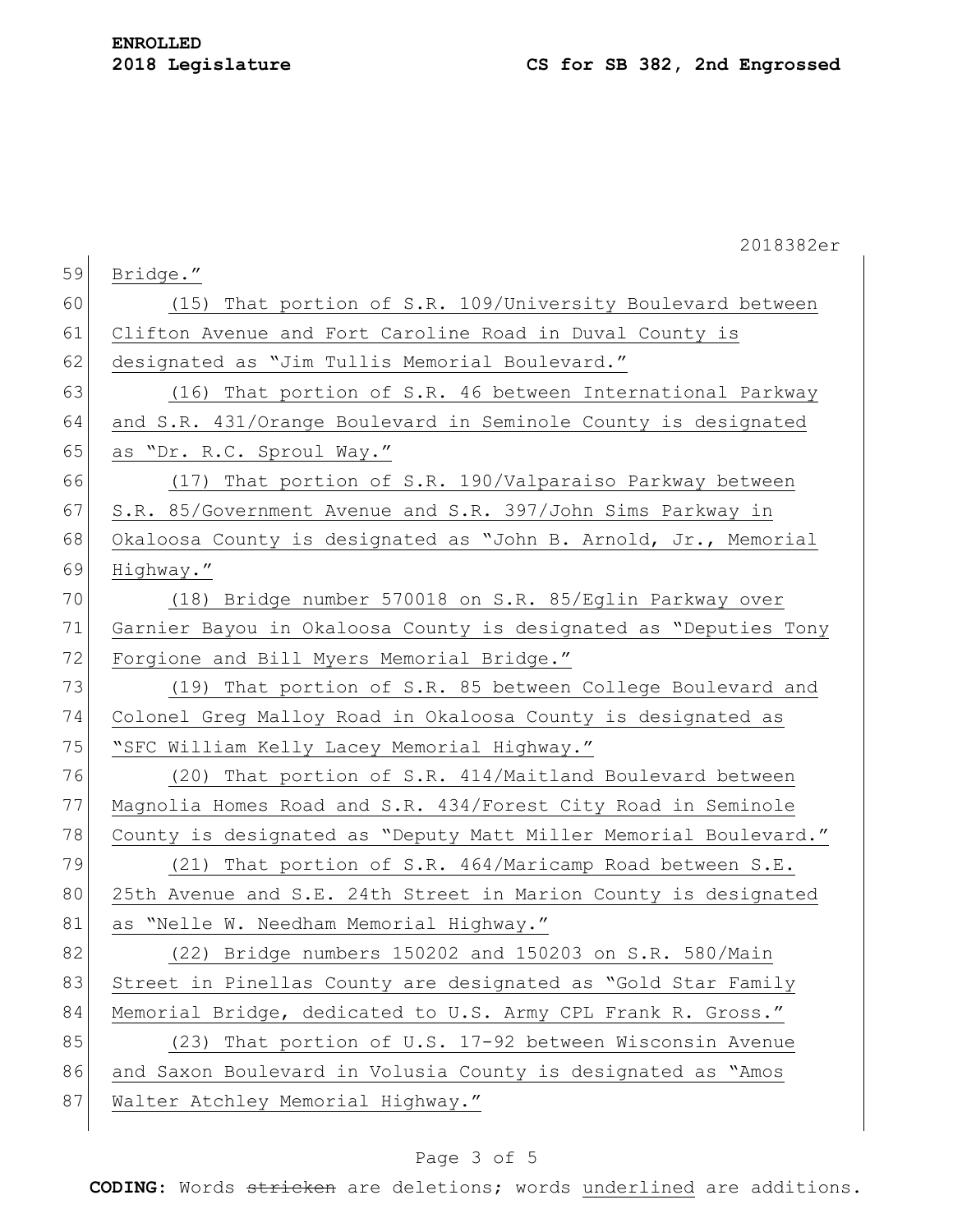|     | 2018382er                                                        |
|-----|------------------------------------------------------------------|
| 88  | (24) That portion of S.R. 415 between Acorn Lake Road and        |
| 89  | Reed Ellis Road in Volusia County is designated as "David G.     |
| 90  | Ledgerwood Memorial Highway."                                    |
| 91  | (25) That portion of E. 9th Avenue between N. 13th Street        |
| 92  | and N. 14th Street in Hillsborough County is designated as "Nick |
| 93  | Capitano Memorial Road."                                         |
| 94  | (26) That portion of C.R. 574/7th Avenue between N. 20th         |
| 95  | Street and 22nd Street in Hillsborough County is designated as   |
| 96  | "Gonzmart Memorial Road."                                        |
| 97  | (27) That portion of S.R. 583/56th Street between S.R.           |
| 98  | 574/E. Dr. Martin Luther King, Jr., Boulevard and Harney Road in |
| 99  | Hillsborough County is designated as "Pepin Memorial Road."      |
| 100 | (28)<br>That portion of Port Avenue between McCloskey            |
| 101 | Boulevard and Shoreline Avenue in Hillsborough County is         |
| 102 | designated as "Barkett Memorial Road."                           |
| 103 | (29) That portion of N. MacDill Avenue between W. Woodlawn       |
| 104 | Avenue and S.R. 574 in Hillsborough County is designated as "Jim |
| 105 | Holmes Memorial Road."                                           |
| 106 | (30) That portion of the San Juan Street Extension in            |
| 107 | Anastasia State Park between Santander Street and Anastasia Park |
| 108 | Road in St. Johns County is designated as "Nona and Popa Road."  |
| 109 | (31) That portion of U.S. 90 between Main Avenue and Martin      |
| 110 | Luther King, Jr., Avenue in Jefferson County is designated as    |
| 111 | "Lance Corporal Clemon 'Clyde' Alexander Memorial Drive."        |
| 112 | (32) That portion of S.R. 115/Southside Boulevard between        |
| 113 | Geiger Road and Leahy Road in Duval County is designated as      |
| 114 | "Benolken Parkway."                                              |
| 115 | (33) That portion of U.S. 90 between the Shoal River Bridge      |
| 116 | and the Walton County line in Okaloosa County is designated as   |
|     |                                                                  |

# Page 4 of 5